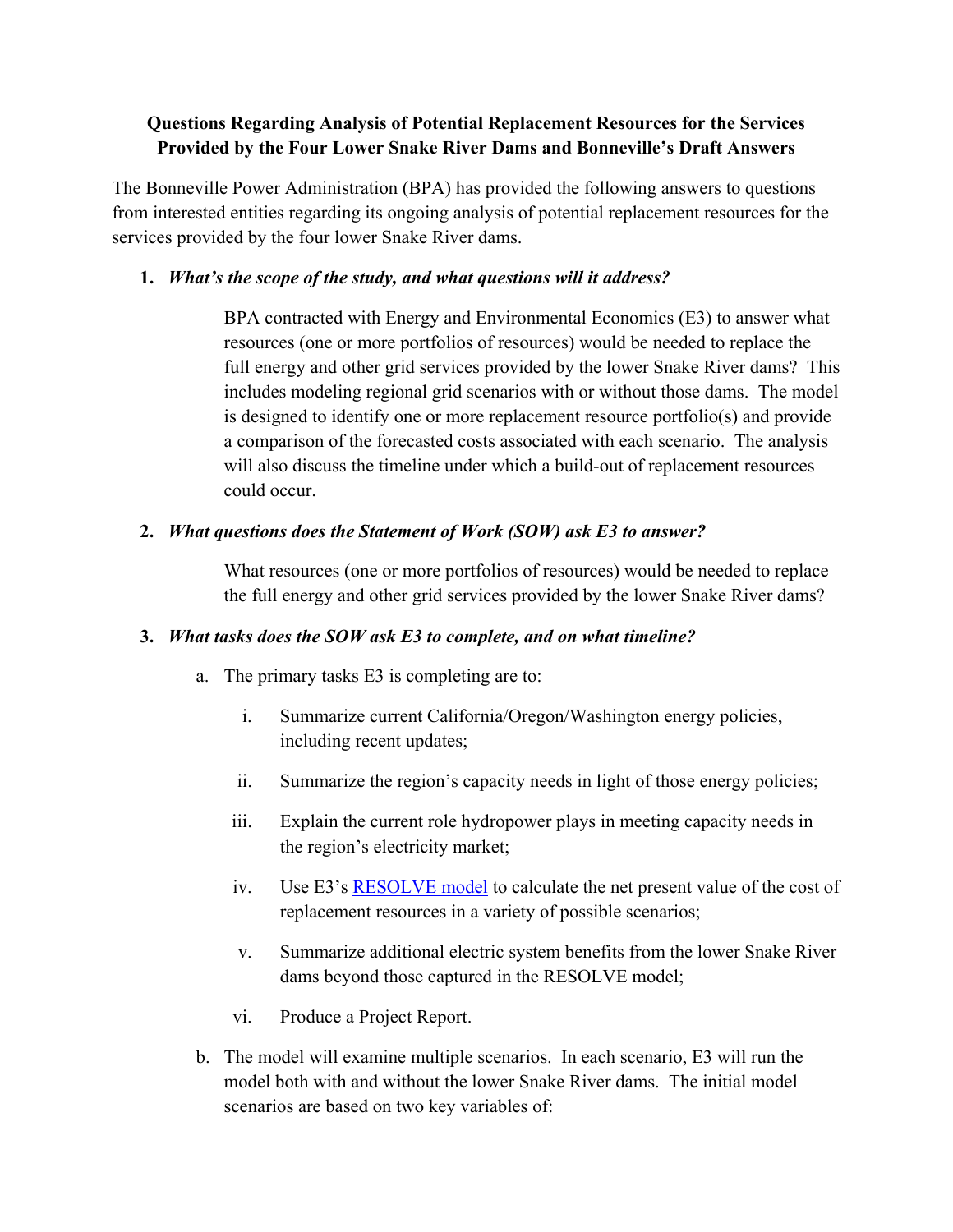- i. decarbonization policy (impacts remaining electric sector emissions and electrification loads); and
- ii. technology availability (resources available to support reliability and policy goals).
- iii. Pending initial findings, E3 may explore additional sensitivities.
- c. E3 will provide draft results in early May, and anticipates finalizing results and the Project Report in early June.
- d. BPA is developing plans for appropriate public presentation and discussion of the final Project Report.

## **4.** *How does the SOW characterize the attributes and values of the LSRD?*

- a. BPA defined the power and grid services provided by the four lower Snake River dams. These include generation (MW), capacity instantaneous and sustained (MW), fast ramping, voltage and reactive support, frequency and inertial response, blackstart capability, short-circuit and grounding contribution, ability to ride-through voltage and frequency excursions, ability to participate in generation drop as part of Remedial Action Schemes. Based on this list of attributes, E3 modeling will determine the suite of replacement portfolio options.
- b. E3 used the nameplate capacities from the most recent 2019 Pacific Northwest Loads and Resources Study (2019 BPA Whitebook).

### **5.** *What baseline assumptions, if any, are part of the study?*

E3 developed the parameters of the studies use publicly available regional data such as information from the 2021 Northwest Power and Conservation Council Power Plan, 2021 Pacific Northwest Utilities Conference Committee forecasts, the 2019 BPA Whitebook, updated prices from Energy Commodities Data and U.S. Energy Information Administration Annual Energy Outlook, Western Electricity Coordinating Council Anchor Data set updated load weighted average based on Washington State Clean Energy Transformation Act and Oregon Clean Energy for All House Bill 2021. The report, which will be publicly released, provides further detail on scenario assumptions.

**6.** *One particular area where we may have questions would surround the specific assumptions (if any) that BPA has directed E3 to incorporate regarding the load following or peaking capacity of the four lower Snake River dams, and the basis for those assumptions?*